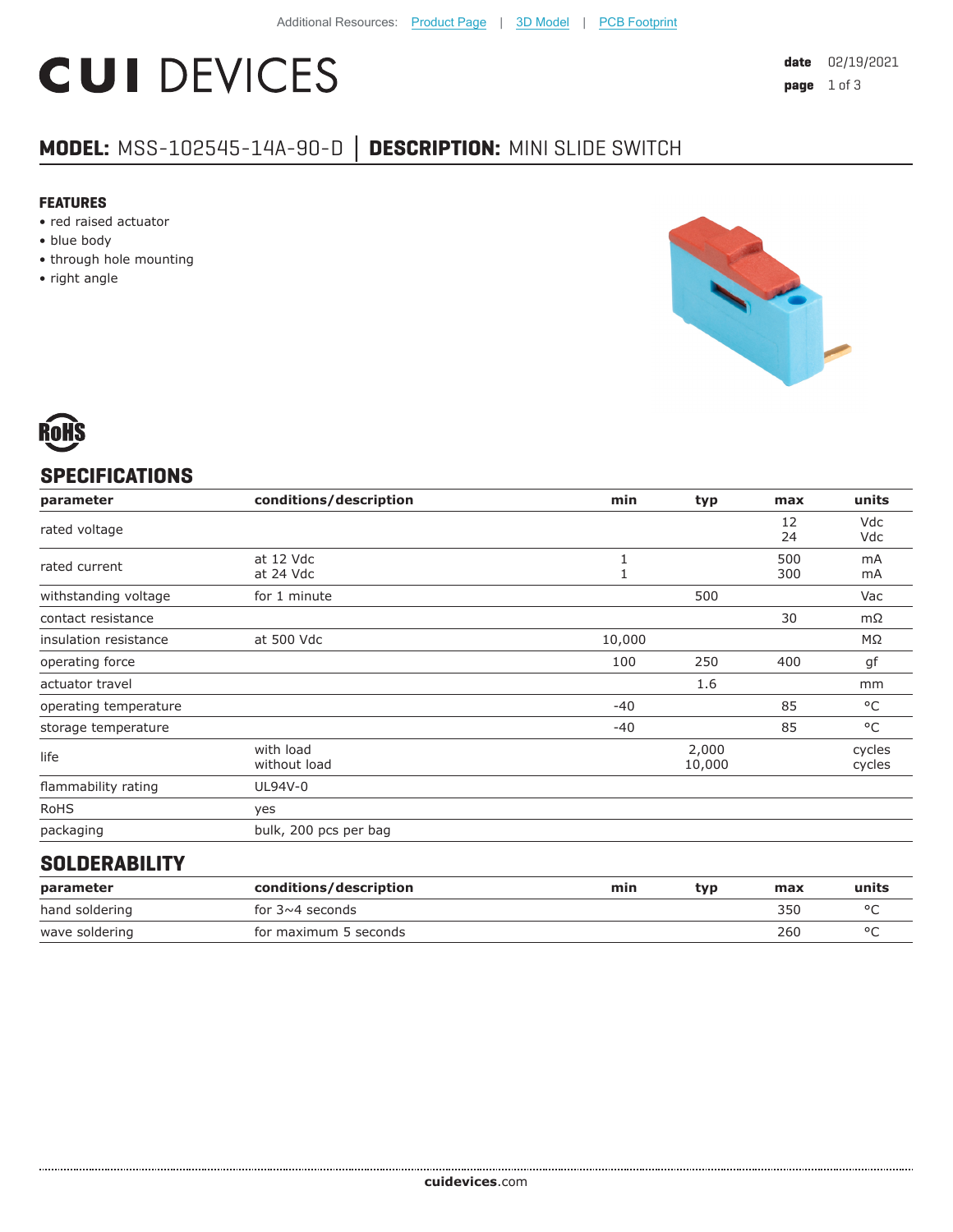#### **MECHANICAL DRAWING**

units: mm tolerance: ±0.1 mm unless otherwise noted



|               | ITEM DESCRIPTION | MATFRIAI       | PLATING/COLOR |
|---------------|------------------|----------------|---------------|
|               | actuator         | PA66 (UL94V-0) | red           |
| $\mathcal{L}$ | housing          | PA66 (UL94V-0) | blue          |
| 3             | terminals        | nickel         | gold          |
|               |                  |                |               |